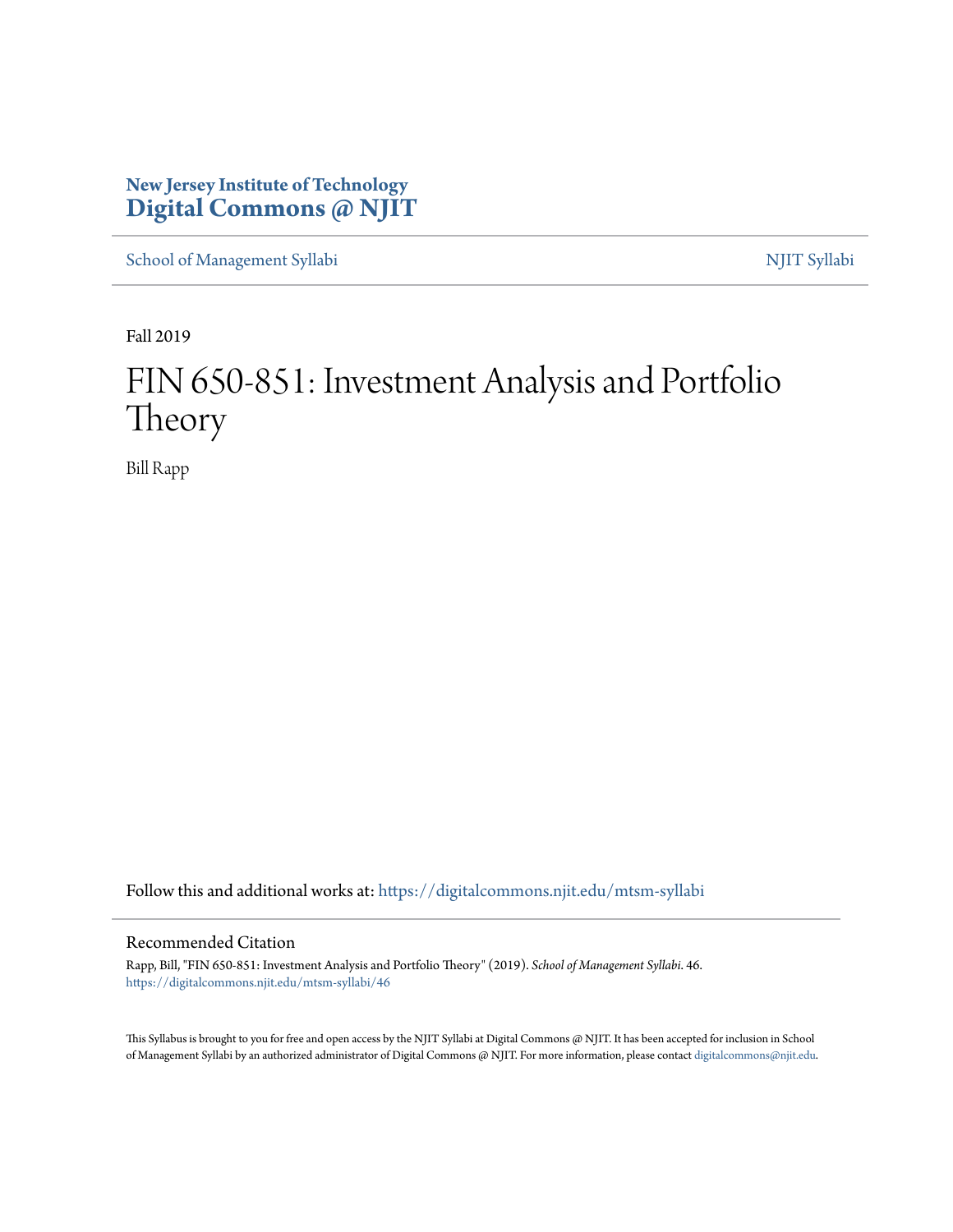#### **NEW JERSEY INSTITUTE OF TECHNOLOGY SCHOOL OF MANAGEMENT**

| <b>Course Title:</b> Investment Analysis And Portfolio Theory |                                                                |
|---------------------------------------------------------------|----------------------------------------------------------------|
| Course Number: FIN 650-851                                    | <b>Semester:</b> Fall 2019                                     |
| <b>Instructor:</b> Bill Rapp                                  | <b>Telephone: 973-596-6414</b>                                 |
| <b>Email:</b> rappw@njit.edu                                  | Fax: 914-923-1416                                              |
| <b>Website:</b> http://web.njit.edu/ $\sim$ rappw             | <b>Office Hours:</b> Wednesdays 3:45-5:45 or<br>by appointment |
| <b>Office:</b><br>CAB 2002                                    |                                                                |

**Class Schedule**: Weekly **Classroom:** On-line

**Course Materials:** *Investments*, Bodie, Kane & Marcus, 11th ed. (ISBN 978-0-13- 306163-5); *Manias, Panics and Crashes*, R. Aliber & C. Kindleberger (7th ed., 2015); *Reminiscences Of A Stock Operator*, E. LeFevre; Posted Articles; Website Materials.

# **Course Description:**

Finance 650, Investment, is a graduate course designed primarily for master's students that have taken or will also take other Graduate Level finance and accounting courses such as Global Macroeconomics, Corporate Finance, and Managerial Accounting. It introduces the students to various concepts relating to portfolio management and investment analysis including how to assess macro-economic environments, competitive dynamics, and the effect of foreign exchange on investment strategies from a theoretical, firm and institutional perspective.

Thus, the impact of fiscal and monetary policy and actions on financial markets are covered but are taught using macro and micro economic analyses that identify how specific actions can affect money, goods and securities markets as well as specific companies or financial institutions.

Thus, the course presents a framework for assessing the financial effects of certain events at both the micro and macro level and then how to manage these within an overall investment portfolio given an investor's or investment manager's specific objectives. While the effects of speculation will be covered, they will be presented as just another set of variables to be managed within an overall portfolio strategy.

The course takes the perspective of a portfolio manager or investment analyst facing the need to make investments using the various analytical tools and information at their disposal but also facing various issues such as inflation, recessions or bubbles as well as various government's policy or regulatory initiatives that may force them to adjust or modify their analytical and investment approach as they work to understand and respond to these events.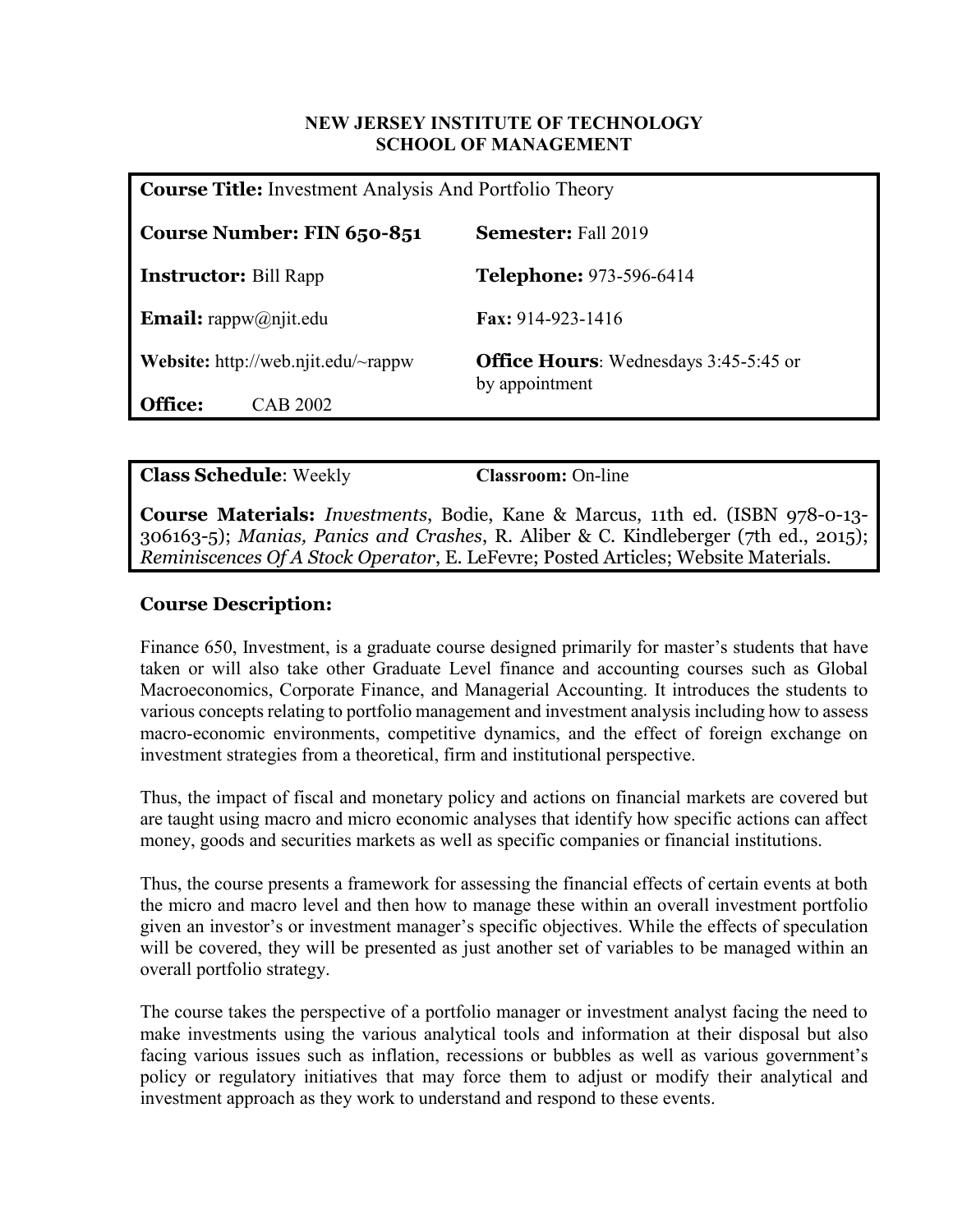While the course considers many types of economies, firms and markets, the emphasis is on large developed market economies such as the US, the EU and Japan and investment management companies operating in those markets.

Various examples will be used throughout the course to illustrate certain concepts and to reflect the interaction between financial markets and institutions and what is happening in the physical economy. While most of the analysis is focused on US investment managers, the global context is addressed too. The examples discussed require students to examine a range of situations having diverse outcomes in how they affect particular markets and portfolios.

Students will see that making portfolio investment decisions in different financial and economic environments is not easy because such decisions frequently have different portfolio impacts both long-term and short-term depending on the economic and competitive context.

Because the course will be taught on an intensive on-line class schedule it really requires that students keep pace with the assignments and necessitates that students spend several hours each week to complete these tasks. Also, course participation requires not just knowledge of the material and logging into the class website, but also critical and creative thought regarding the actual application of this knowledge within specific situations and then discussing and explaining the outcomes on-line with the other students.

**Outcomes**: Upon course completion students should have advanced and integrated their skills in important financial and economic areas related to investment analysis, security selection and portfolio management as listed below, covering: Analysis and Communication; Economic and Financial Environments, the Business/Financial Markets Interface, Portfolio Selection Models, Approaches to Valuing Companies and Securities and the use of a Bloomberg Terminal and a portfolio simulation model.

#### **Learning Goals & Learning Outcomes:**

**Learning Goal 1:** Analytical & Problem Solving Skills

*Learning Outcome 1.1 Students will demonstrate problem-solving skills by proposing solutions to investment selection and portfolio management problems and by applying knowledge of financial concepts to develop investment and portfolio strategies.*

*Learning Outcome 1.2 Ability to use theory and data to analyze and evaluate financial and portfolio selection models to understand real economic and financial situations and their impact on investment portfolios over a period of time.*

*Learning Outcome 1.3 Students will be able to use quantitative methodologies as tools to help understand business and portfolio investment management problems including the use of a Bloomberg Terminal and a portfolio simulation.*

**Learning Goal 2:** Communication Skills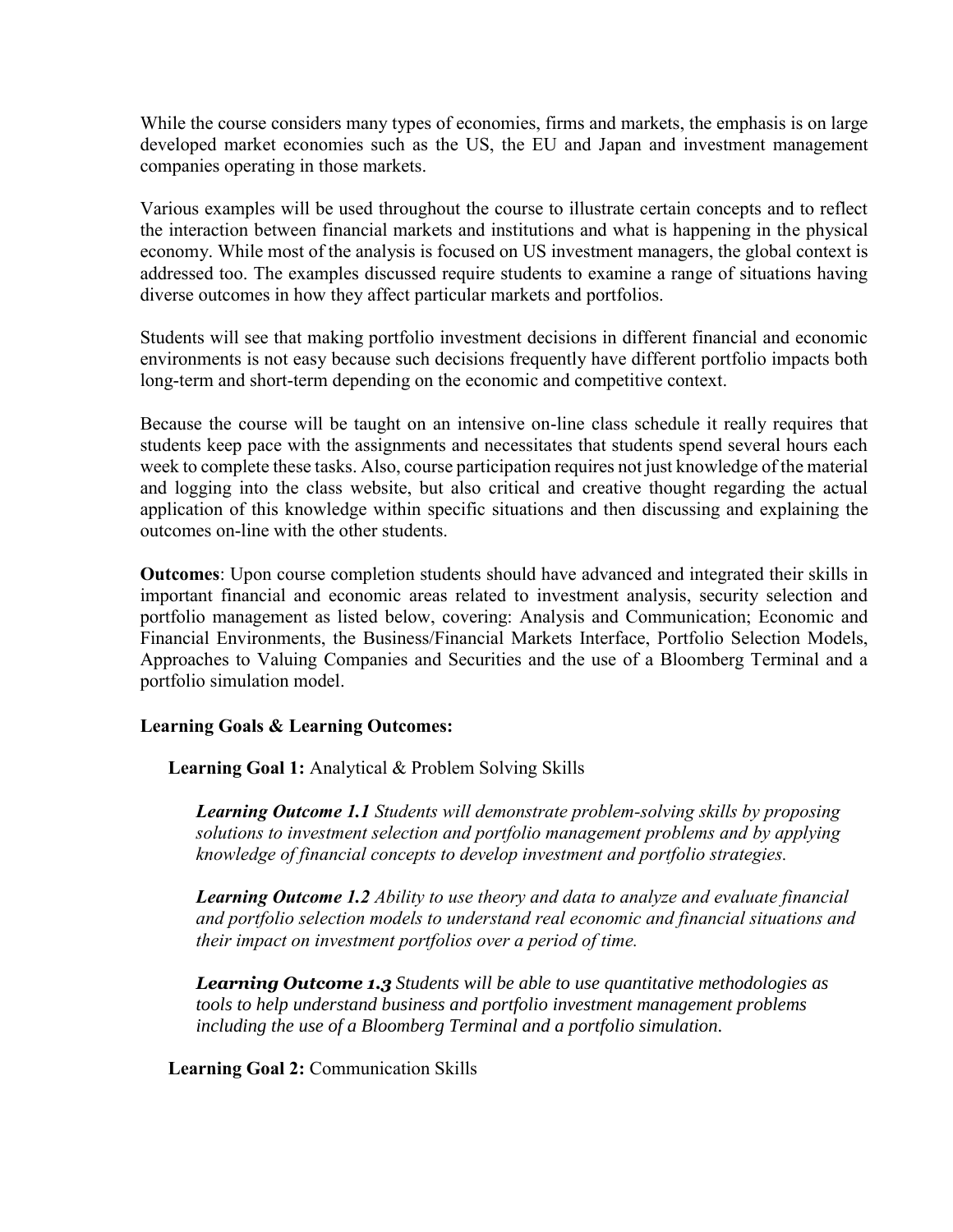*Learning Outcome 2.1 Students will demonstrate effective communication through evidence based on cogent and concise written and oral arguments and solutions.*

*Learning Outcome 2.2* Students will be able to explain basic concepts of financial theory and portfolio investment strategies in writing.

**Learning Goal 3:** Information Skills

*Learning Outcome 3.1 Students will know important sources that can be used to obtain relevant data for solving financial problems and how to collect data from them such as a Bloomberg Terminal.*

**Learning Goal 4:** Team Participation Skills

*Learning Outcome 4.1 Students will learn to work in teams to address and solve portfolio investment problems and test their investment ideas using a simulation.* 

**Learning Goal 5:** Management of Technology

*Learning Outcome 5.1 Students will learn to analyze the impact of technology in the micro- and macro-economic environments with respect to firm and portfolio performance.*

**Learning Goal 6:** Globalization of Business

*Learning Outcome 6.1 Students will understand the impact of globalization on the complexities of the global investment environment and related financial institutions*

**Learning Goal 7:** Ethical Reasoning

*Learning Outcome 6.1* Students will be able to recognize ethical and legal dilemmas that can occur in a financial management context and determine the correct responses to these situations.

**Course Policies:** Absent a medical excuse verified by the Dean of Students assignments are expected to be turned in on-time according the Syllabus below and students are responsible for the material covered in the class website or the on-line lectures.

#### **Course Deliverables:**

Projects & assignments (Team and Individual) includes EXAMS (individual) and a Paper (individual) Developing Thoughtful Solutions to Investment Selection and Portfolio Management Problems Problem Solution Presentations Responses to class discussions & participation Explanatory Paper On Potential Investment Impact AI, Exchange Traded Funds, Smart Beta (individual) Using Bloomberg Terminal and Investing In A Simulated Stock Portfolio Peer evaluations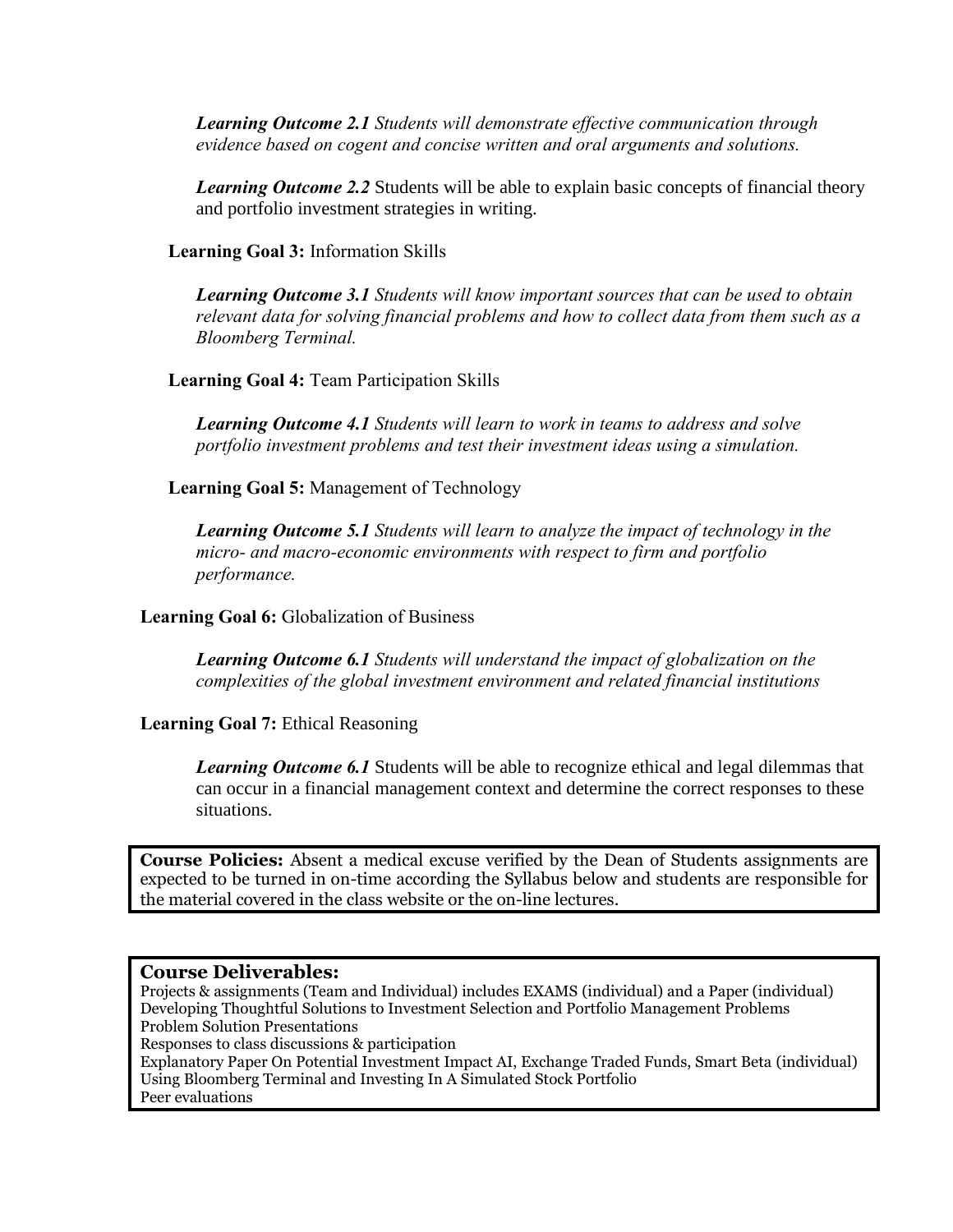## **SYLLABUS FIN 650-851 Fall 2019 (Bill Rapp)**

#### **INVESTMENT ANALYSIS AND PORTFOLIO THEORY**

#### *This course is for master's students in management with an interest in Finance and Investment Analysis. It thus assumes students understand basic economic, accounting and corporate finance principles and are prepared to study hard in an intensive learning context.*

The course will combine history and theory with concrete policies using institutional, market and modeling examples to provide an integrated perspective on issues relating to the financial and investment environment within which the economy functions, businesses operate and markets fluctuate. Its focus is on the enormous and continuing changes in financial institutions, global markets, and investment management strategies and their impact on companies, markets and even countries. Current economic events highlight the effect of such changes.

Therefore, in addition to the text readings on investment analysis and portfolio theory the course will assess the influence on these topics of technological change, foreign exchange and macroeconomics, money markets, and government policies. The class will also examine in detail the origins and consequences of specific financial bubbles and economic crises on portfolio management strategies as well as the sometimes influence of those strategies on investments and financial markets. In this regard time will be spent as well on assessing the interaction and consequences of various events on financial markets and the physical economy whether those are an increase in interest rates, a larger budget deficit or a rapid increase or decrease in oil prices. A portfolio management simulation will help to make these ideas more operational.

Topics covered:

1. Beginning with the observable facts of savings, investments, financial markets, investment managers and related government regulations the class will examine how and why such changes have specific consequences depending on the other variables.

- 2. Over time this model will be extended and made more complicated and global in order to consider international trade and wealth effects.
- 3. This analysis leads naturally to an examination of how changes in various policies or business behavior can occur and the relationship between such shifts and their impact on specific country, industry or firm policies and strategies.

Discussion is important in that students are expected to have done the readings and to have prepared comments and questions for the on-line discussion based on the various course materials.

Further though the simulation, the student problem presentations and the text's case studies will cover some of the same material, they will do so from different perspectives to convey alternative analyses and investment interpretations. To promote class interaction on these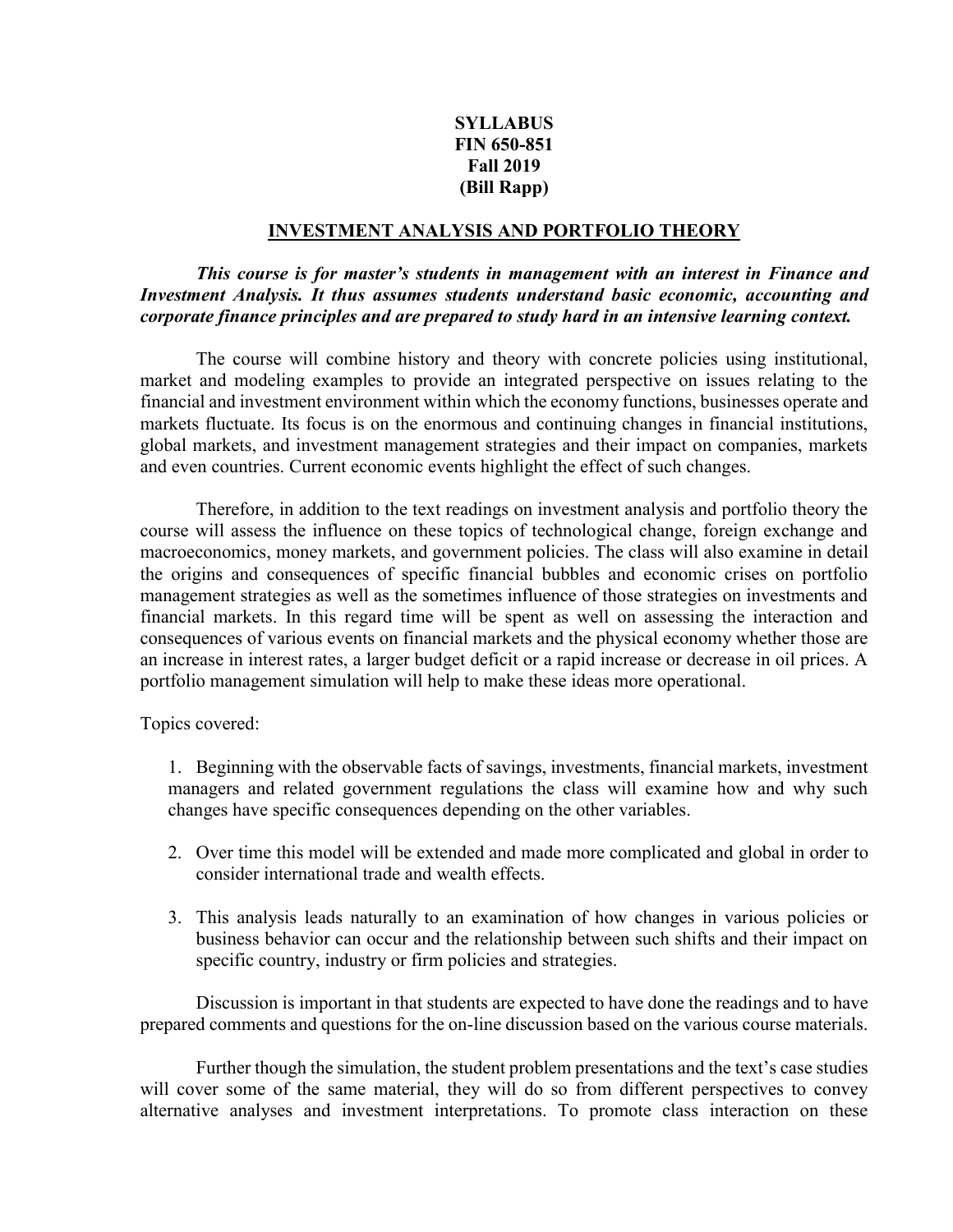situations, the class will be divided into teams and each team will be asked to comment, ask questions and prepare certain problems on the material for particular weeks during the semester and to participate in the portfolio management simulation. These assignments will in addition to being noted in this Syllabus also be posted in the class calendar found on the class Moodle website. You can thus check the class calendar on the class Moodle website as well as this Syllabus for the schedule for performing these assignments.

#### **If a student wishes to meet with the instructor, please come during regular office hours, Wednesdays 3:45-5:45PM (2002 CAB) or e-mail for an appointment.**

**Since doing the readings and listening to the on-line lectures are critical to effective class interaction, it is important that everyone is prepared to participate. Also, to insure students are keeping up, there will be periodic team problems taken from the BKN text, a take-home mid-term, and a short 6-page paper related to the potential impact of three recent asset management innovations [Artificial Intelligence, Exchange Traded Funds and Smart Beta]. There will also be a team or individual portfolio management simulation exercise using data from the Bloomberg terminal and a take-home final exam. Please read this Syllabus carefully and note the times and specifics for these assignments!**

In addition, students should try to gain some knowledge of the major financial institutions and political issues impacting financial markets along with the related financial risks that will be discussed in class by reading major business magazines such as Fortune or The Economist or business related articles that appear in major newspapers. Such articles can also be accessed using a Bloomberg terminal. The instructor will also post materials on the class Moodle website from these and other sources as seems appropriate.

During the week students are encouraged as well to post on-line comments in the "Discussion Forum" section of the class Moodle website. You can contact me by e-mail if you have problems posting.

The class will be divided into four teams and there will be assigned team problems taken from the Bodie, Kane and Marcus text [**see Schedule below**]. The solutions to these problems should be posted in the "Problem Set Forum" section of the Moodle website so other members of the class can see them and ask questions. If students need to arrange a team meeting, they can do this by e-mail or by using the Chat section of the Moodle website.

You will also need a financial calculator that can also be downloaded as an app to your smartphone and you should have access to a computer on which you can use Microsoft Excel for spreadsheet analysis.

**Grades** are composed of the team problems (15%), midterm exam (25%), the financial innovation paper (15%), the portfolio simulation and Bloomberg course (15%) and final exam (30%). A D is 59.5-69.4; C is 69.5-77.4; C+ is 77.5-79.4; B is 79.5-87.4, B+ is 87.5-89.4; A is 89.5 or over.

#### **With respect to answers on midterm, financial innovation paper and final exam, these are individual assignments and no common or group answers will be accepted for any part. Further, material from texts should** *not* **be quoted but paraphrased in your own words!**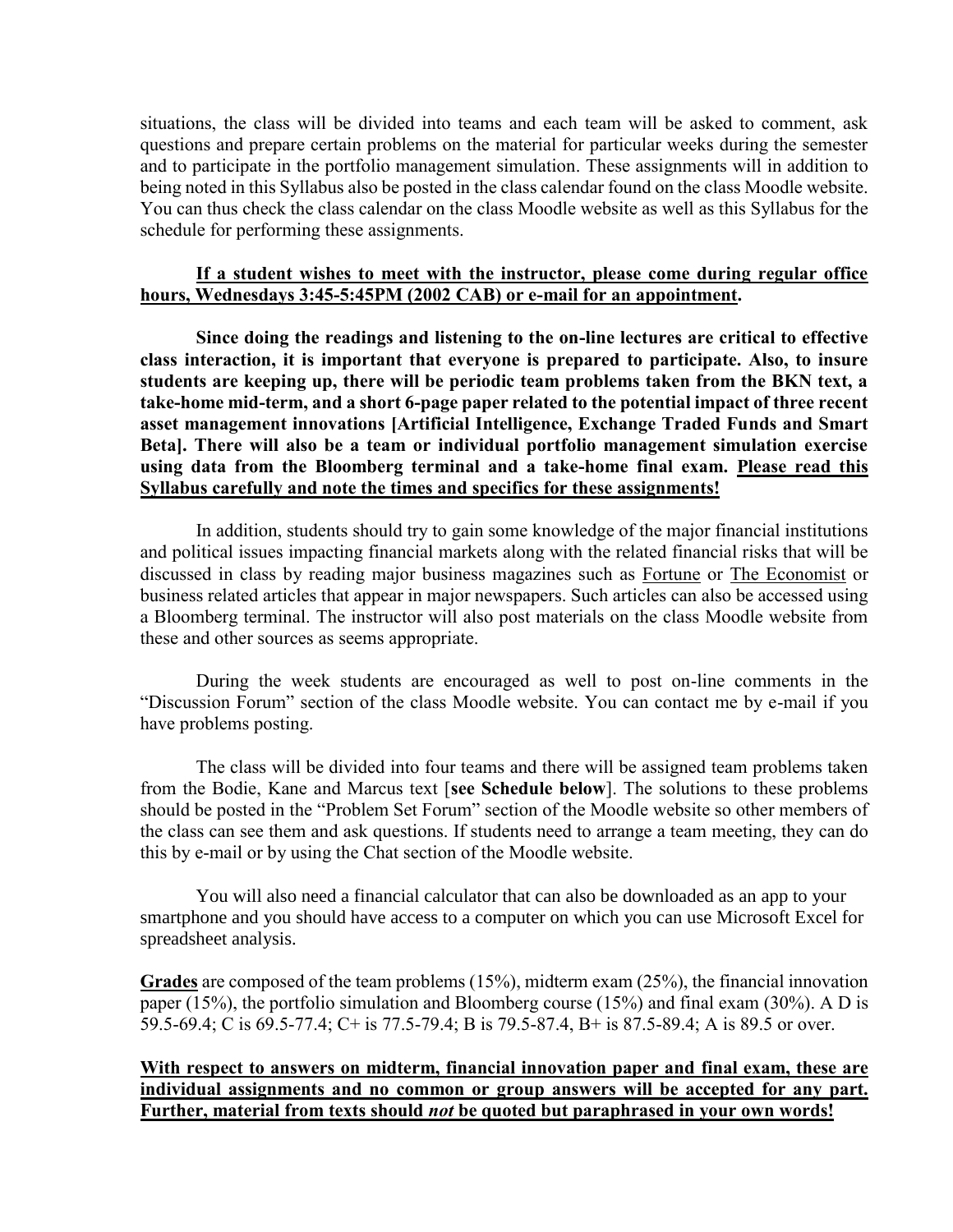**Academic Integrity:** Students are expected to observe the NJIT Academic Integrity Code. Cheating and plagiarism will not be tolerated and may result in failing the course. See the **Academic Integrity web site for details: [http://www.njit.edu/academics/integrity.php.](http://www.njit.edu/academics/integrity.php)**

The texts for the course are *Investments*, Bodie, Kane & Marcus (BKN), 11th ed. (ISBN 978-0-13-306163-5); *Manias, Panics and Crashes*, C. Kindleberger & R. Aliber (K&A) 7th ed., 2015; *Reminiscences Of A Stock Operator*, E. LeFevre (EL).

*All the texts are available through Amazon including inexpensive Kindle versions that can be downloaded. Therefore, there is no excuse for any student to not have access to the text materials from the beginning of the course.*

The simulation is from Investopedia and can be accessed via an on-line login at investopedia.com. Pick the one with no fixed duration. Each individual can select at the beginning of the course whether to manage his or her own portfolio during the course. If a student does not want to manage an individual portfolio, they can opt do one with their remaining team. Once the decision is made it cannot then be changed. Each team or student will have an opportunity to manage their portfolio within the simulation using data from the Bloomberg terminals. Grades will be assigned based on a team or individual's performance with A+ going to the best performance though no team or individual can get less than a B+ if they do the simulation and report on the results weekly. A manual on how to create an account and use the Bloomberg terminals located in the Martin Tuchman School Of Management is posted on the class Moodle website. The Bloomberg Market Concepts [BMC] include four course Modules each student should really try to complete it to get the full benefit of the simulation assignment. Your certification will indicate completion, something you can put on your resume but will not affect your grade.

**If you have questions, please ask them in the on-line "Discussion Forum" or come during my office hours on the 2d floor of the School of Management (Room 2002). You can also contact me by e-mail for an appointment at rappw@njit.edu.**

# **Students should skim EL and read BKN Chapters 1 & 2 before the 2d week!**

# **PART I - INTRODUCTION**

Week 9/2/19 **Introduction, Course overview with review Syllabus. Globalization Financial and Investment Environment, Asset Classes & Financial Instruments, Money, Real vs Financial Assets, Financial Markets, Participants, 2008-9 Crisis, Securities**

> **Teams assigned by Friday September 6, 2019. If you want to work with a particular person, students must email requests to rappw@njit.edu by Thursday the 5 th .**

Skim EL, Read BKN Chapters  $1 \& 2$  – class on-line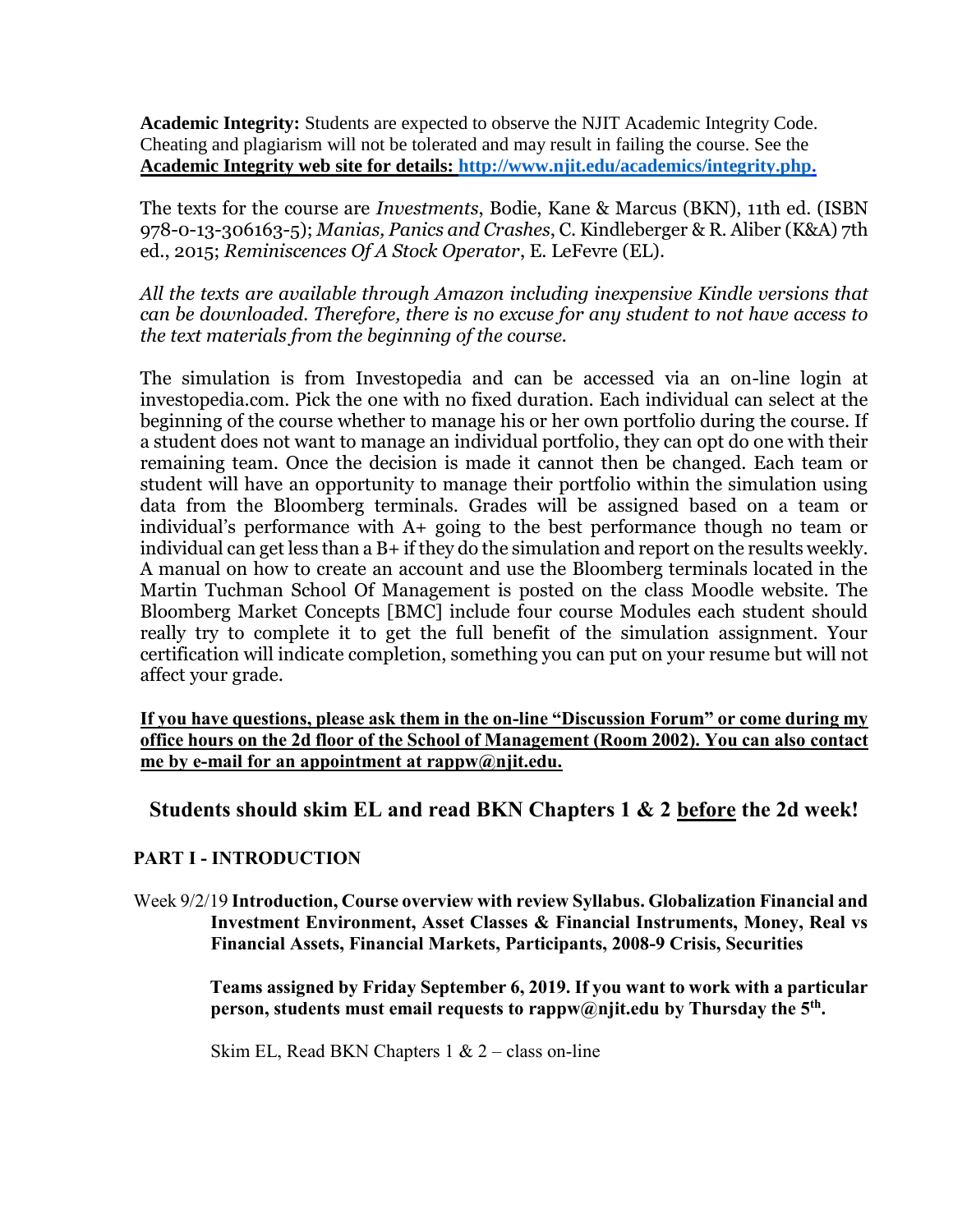#### Week 9/9 **Trading Securities, Issuance, Trading Strategies, Role Government (Regulations, and Regulators), Margin and Shorts, Investment Companies, Taxation**

Reading: BKN Chapters 3 & 4; *Investopedia Simulation begins*

#### **PART II – Portfolio Theory And Portfolio Management Practice**

#### Week 9/16 **Risk and Return, Using Historical Data, Risk-free Rate, Time Value Money**

Reading: BKN Chapters 5 & 6

**Team 1** does Problems 7 & 9 Chapter 1; **Team 2** does Problems 10 & 11 Chapter 2; **Team 3** does Problems 8 & 9 Chapter 3, **Team 4** does Problems 8 & 9 Chapter 4

#### Week 9/23 **Portfolio Risk, Diversification, Optimization Models, Asset Allocation, Pooling, Index Models.**

Reading: BKN Chapters 7 & 8

**Team 1** does Problems 8 & 9 Chapter 5; **Team 2** does Problems 5 & 6 Chapter 6; **Team 3** does Problems 8 & 9 Chapter 7; **Team 4** does Problems 6 & 7 Chapter 8

#### **PART III – Capital Markets Equilibrium**

#### Week 9/30 **The Capital Asset Pricing Model [CAPM], Arbitrage Pricing, Multifactor Models, Risk & Return, Fama-French**

Readings: BKN Chapters 9 & 10

**Team 1** does Problems 9 & 10 Chapter 8, **Team 2** does Problems 8 & 9 Chapter 9 and **Team 3** does Problems 8 & 9 Chapter 10.

#### Week 10/7 **Efficient Market Hypothesis, Event Studies, Fund/Analyst Performance, Behavioral Finance, Technical Analysis.**

Reading: BKN Chapters 11 & 12;

**Team 4** does Problems 19 & 21 Chapter 11 and **Team 1** does Problems 14 & 16 Chapter 12.

#### Week 10/14 **Security Returns, Testing Models, Liquidity Asset Pricing, Equity Premium Puzzle.**

**Mid-term Exam - Test posted on Moodle class website.**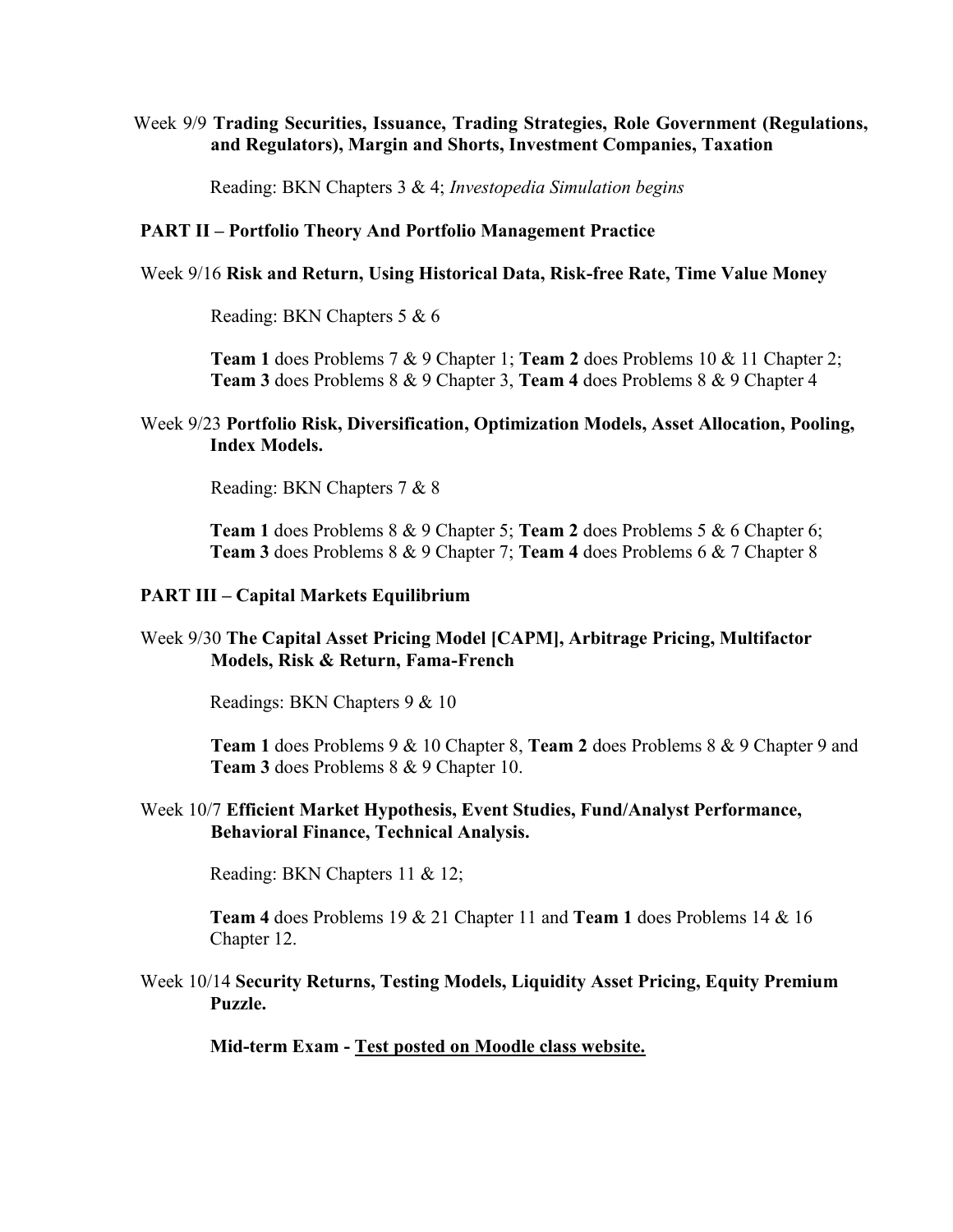#### Test must be returned by e-mail by following Monday October 21<sup>th</sup>. No common **or group answers accepted. Text material should be paraphrased in own words!**

Readings: BKN Chapter 13**; Team 2** does Problems 2 & 3 Chapter 13.

#### **PART IV – Fixed Income Securities**

Week 10/21 **Bond Prices/Yields, Bond Pricing Trends, Default Risk, Yield Curve, Future Interest Rates & Interest Forwards, Term Structures.**

#### **Midterm Exam Due Monday October 21!**

Reading: BKN Chapters 14 & 15, posted article on SIVs

#### **PART V – Security Analysis**

Week 10/28 **Managing Bond & Fixed Income Portfolios, Convexity, Passive Approaches, Active Management, Macro-economic Factors, Government Policies, Industry Analysis, Competitive Dynamics, Demand/Supply Shocks, Business Cycles.**

Reading: BKN Chapters 16 & 17; posted article on Managed Earnings, posted article Oil Prices and High Yield Debt; posted material on growth, market share, and cost competitiveness

**Team 3** does Problems 10 & 11 Chapter 14, **Team 4** does Problems 9 & 10 Chapter 15 and **Team 1** does Problems 8 & 9 Chapter 16.

#### Week 11/4**Valuation [Comparables, Intrinsic Value, Discounting Dividends, Discounted Cash Flow, Price Earnings Ratio], Stock Market Aggregation, Financial Statements, Measuring Firm Performance, Profitability, Ratio Analysis, Value Investing**

Reading: BKN Chapter 18 & 19; plus posted K&A Chapters 1-2 [Financial Intermediaries and their Role in Financial Asset Bubbles.

It would be a good idea to have done Bloomberg Modules by this point.

**Team 2** does Problems 12 & 17 Chapter 17; **Team 3** does Problems 11 & 12 Chapter 18 and **Team 4** does Problems 9 & 15 Chapter 19.

#### **PART VI – Options, Futures, Derivatives**

### Week 11/11**Expectations, Option Contract, Options Markets, Volatility, Option Strategies, Put-Call Parity, Warrants & Other Option-like Securities, Financial Engineering, Valuing Options, Black-Scholes, Option Pricing**

Reading: BKN Chapters 20 & 21 plus K&A Chapters 1-2 [Manias, Panics and Crashes], Posted article on Risk Management and Contractual Obligations, Posted article KAM Paradigm and Housing Bubble; FX Crib Sheet, FX Problem Set, and Hints

**Team 1** does Problems 6 & 10 Chapter 20; **Team 2** does Problems 11 & 13 Chapter 21